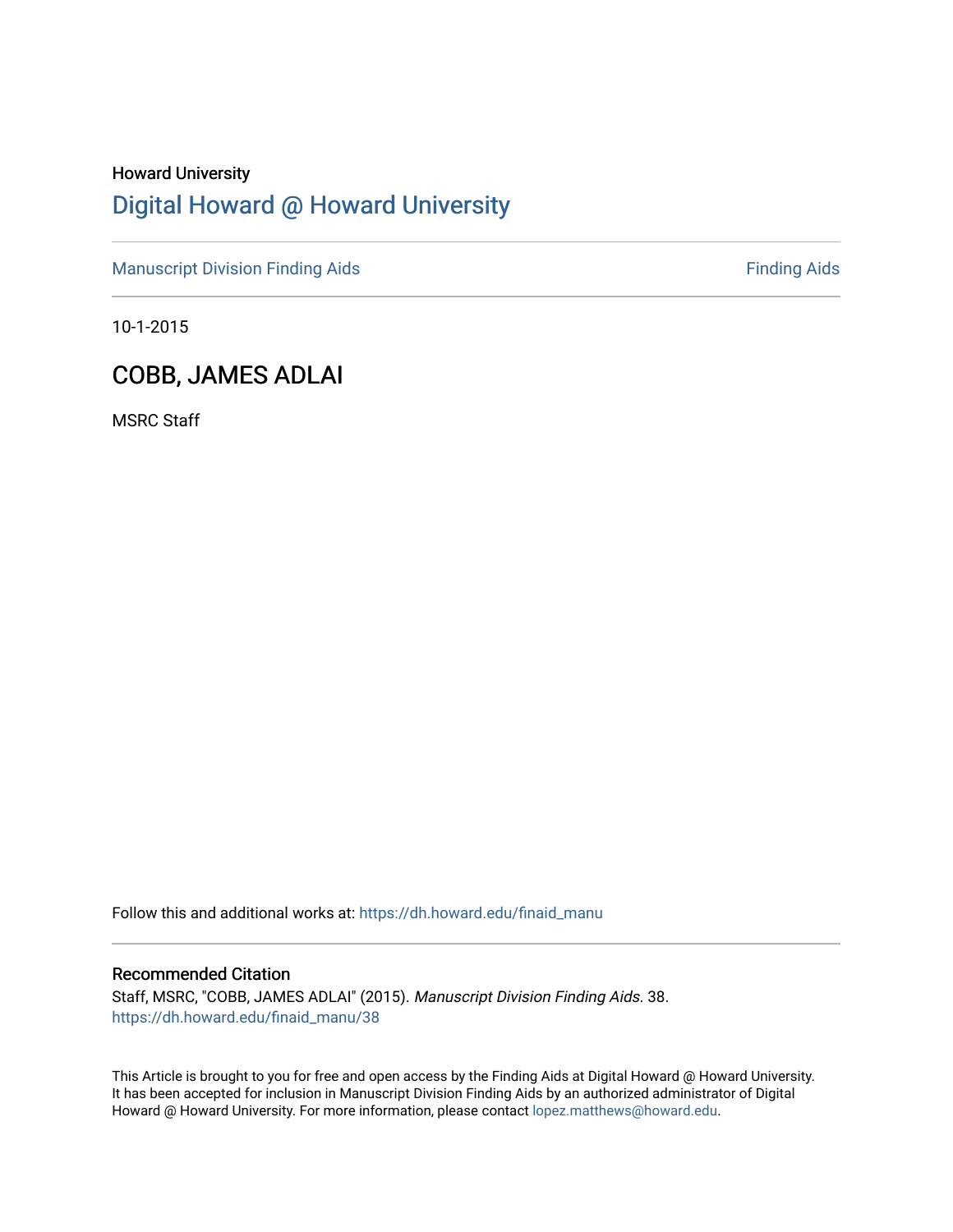JAMES ADLAI COBB PAPERS Collection 18-1 to 18-3

 Prepared & Revised by: Karen L. Jefferson January 1981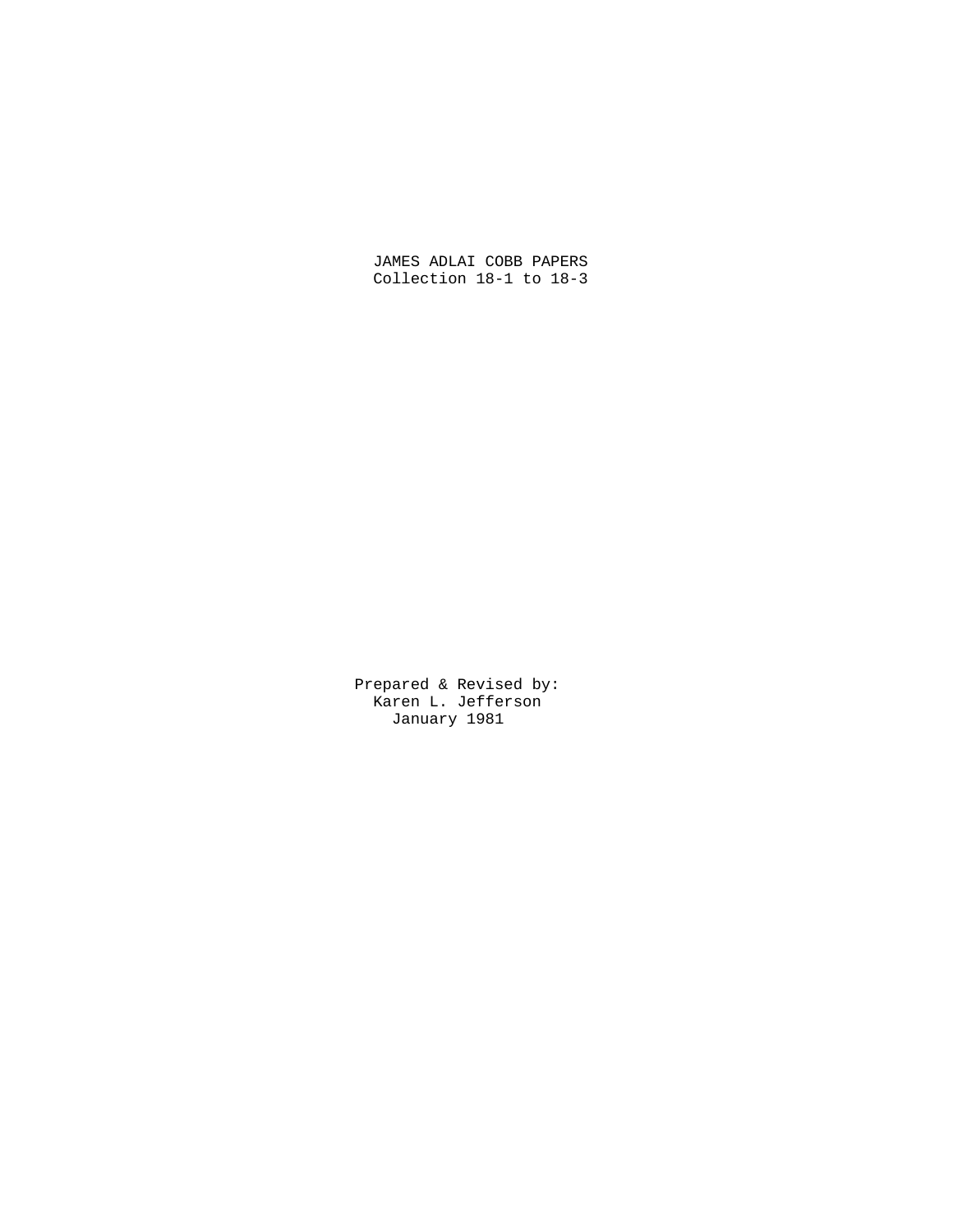#### Scope Note

 The James Adlai Cobb Collection was donated to Howard University by Dean Charles H. Thompson in 1959. The collection totals three linear feet spanning the period 1897 to 1958- The collection consists primarily Of personal materials, including news articles, identification cards, awards, certificates, Photographs, scrapbooks, and correspondence.

 James A. Cobb, a prominent Washington, D.C. lawyer was appointed Judge of the municipal court for the District of Columbia in 1926. The correspondence in this collection focuses mainly upon endorsements to encourage Cobb's reappointment in 1934. Cobb was not reappointed, and in 1935 he resumed his private law practice as senior partner in the law firm Cobb, (Perry) Howard, and (George E.C.) Hayes. The collection includes photographs of the members of the law firm, as well as group and individual photographs of Cobb. ----------------------------------------------------------------- --------------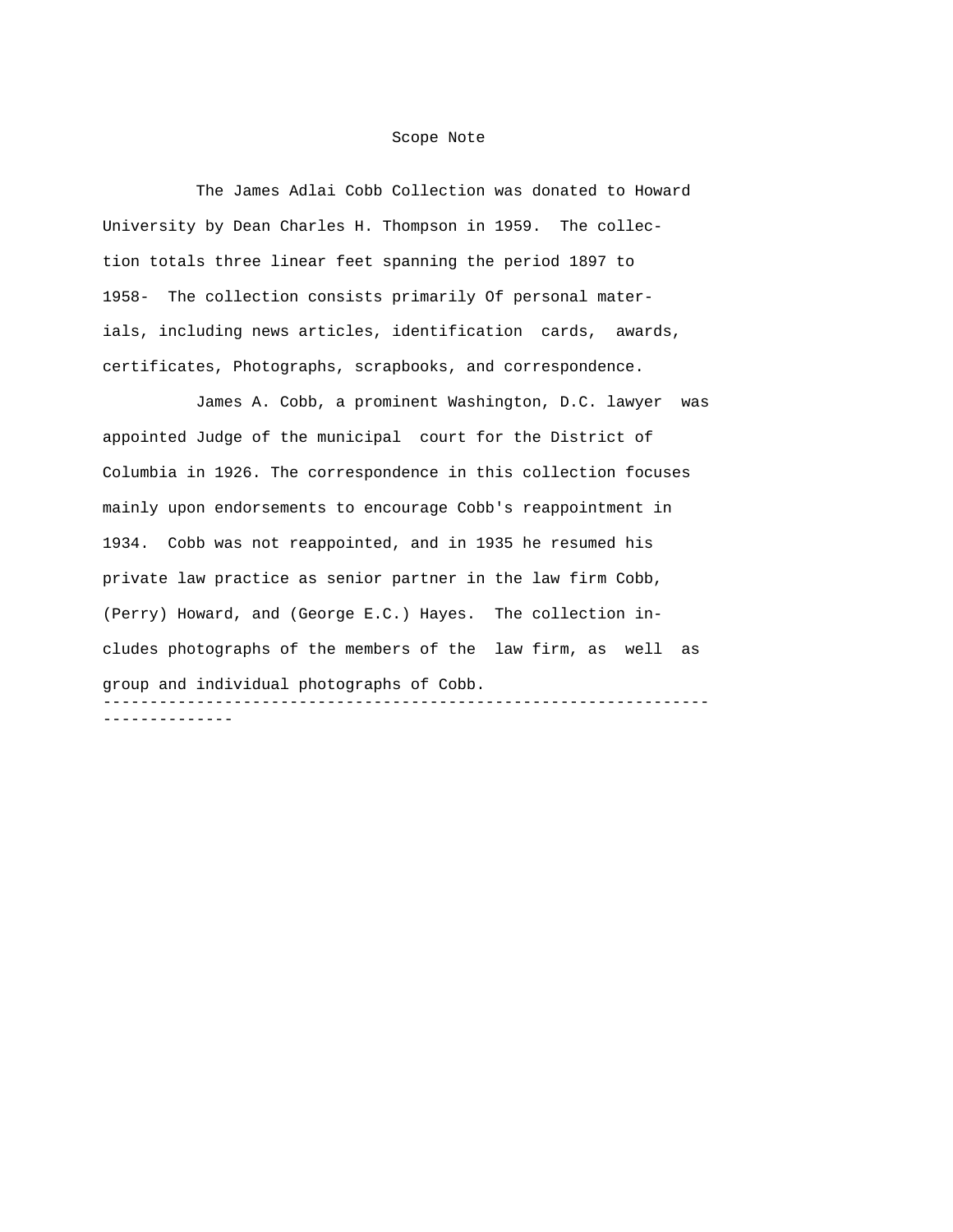### Biographical Data

| 1876, January 29              | Born in Arcadia, La.<br>Received education at the Straight<br>University, New Orleans, La.; and the Fisk<br>University, Tennessee. |
|-------------------------------|------------------------------------------------------------------------------------------------------------------------------------|
| 1899                          | Received Bachelor of Laws degree from the<br>Howard University.                                                                    |
| 1900                          | Received Master of Laws degree from the<br>Howard University. Began law practice in<br>Washington, D.C.                            |
| 1907                          | Appointed special assistant to the Department<br>of Justice                                                                        |
| 1915                          | Returned to private practice.                                                                                                      |
| 1916                          | Joined the Howard University Law School<br>faculty                                                                                 |
| 1917                          | Appointed to the Supreme Court of the U.S. on<br>a motion by Robert H. Terrell                                                     |
| $1923 - 29$                   | Served as Vice Dean of the Howard University<br>Law School                                                                         |
| 1926                          | Appointed Judge of the Municipal Court for<br>the District of Columbia by President<br>Coolidge                                    |
| 1935                          | Term as Municipal Court Judge expired and he<br>was not reappointed, despite public effort.<br>Returned to private practice.       |
| 1938                          | Resigned from the Howard University faculty                                                                                        |
| 1955                          | Received the Howard University Alumni<br>Achievement Award for distinguished post-<br>graduate Service in the field of law.        |
| 1958                          | October 14, died in Washington, D.C.                                                                                               |
| - - - - - - - - - - - - - - - |                                                                                                                                    |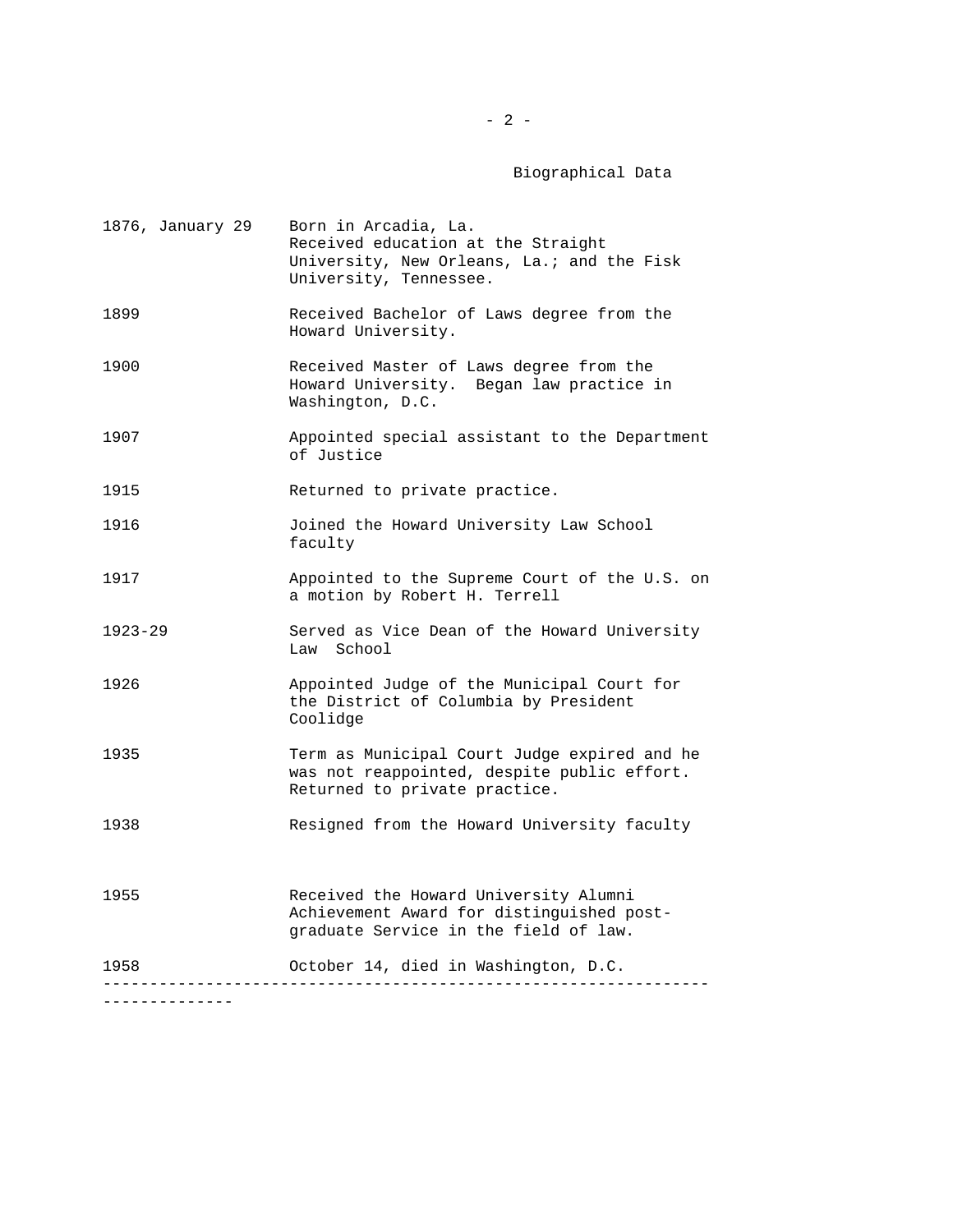### $-3 -$

#### Series Description

- Series A Correspondence
- Box 18-1 Primarily letters of endorsement to encourage the reappointment of James A. Cobb as judge of the Municipal Court of the District of Columbia.
- Series B Personal Papers
- Box 18-2 News articles, programs, invitations, identi fication cards, awards, certificates, photo graphs and memorabilia about James A. Cobb;
- Series C Oversize Items
- Box 18-3 Certificates, diplomas, photographs and 2 scrapbooks spanning the period 1909-1937 of news articles and correspondence.

-----------------------------------------------------------------

--------------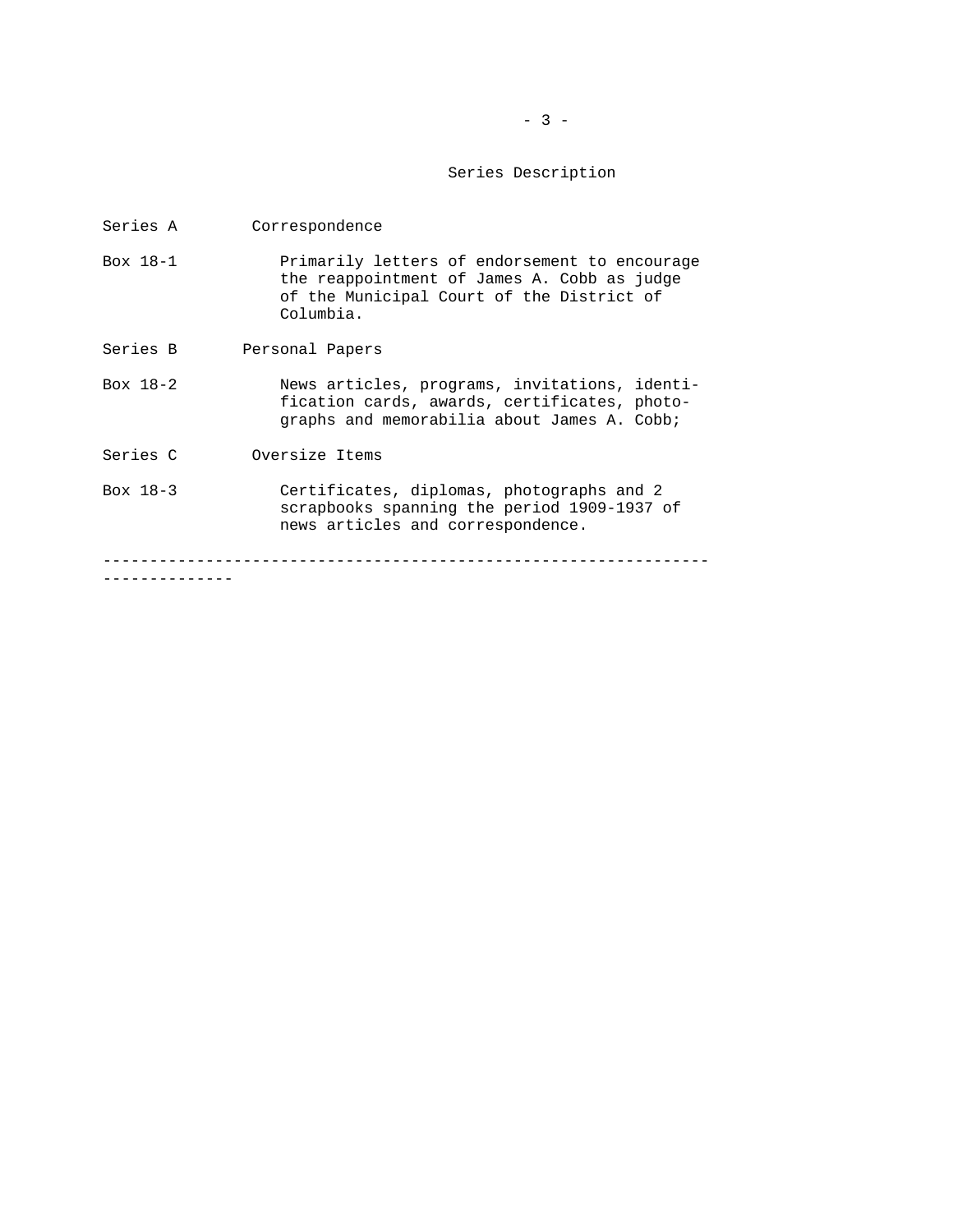# $-4$  -

### Container List

A Correspondence

| Box 18-1 |                                                                                                                                                   | Folder                                                                                                                                                                                                                                                                |
|----------|---------------------------------------------------------------------------------------------------------------------------------------------------|-----------------------------------------------------------------------------------------------------------------------------------------------------------------------------------------------------------------------------------------------------------------------|
|          | 1<br>$\overline{2}$<br>3<br>$\overline{4}$<br>5<br>6<br>7<br>8<br>9<br>10<br>11<br>12<br>13<br>14<br>15<br>16<br>17<br>18<br>19<br>20<br>21<br>22 | Α<br>B<br>C<br>D<br>Ε<br>F<br>G<br>Н<br>$I-J$<br>К<br>L<br>М<br>N<br>$O-Q$<br>Pond, Eleanor J.<br>R<br>$\rm S$<br>$T-V$<br>W<br>Illegible/partial names<br>From Emmett J. Scott Collection<br>Morgan State University (Xerox<br>Originals - Fragile (Use Xerox Copies |
|          |                                                                                                                                                   | Personal<br>B<br>Papers                                                                                                                                                                                                                                               |
| Box 18-2 | 23                                                                                                                                                | In memoriam                                                                                                                                                                                                                                                           |
|          | 24                                                                                                                                                | News articles about J.A. Cobb                                                                                                                                                                                                                                         |
|          | 25                                                                                                                                                | New articles about J.A. Cobb - originals -<br>fragile use xerox copy                                                                                                                                                                                                  |
|          | 26                                                                                                                                                | Programs on which his name appears                                                                                                                                                                                                                                    |
|          | 27                                                                                                                                                | Invitations, programs                                                                                                                                                                                                                                                 |
|          | 28                                                                                                                                                | Identification cards                                                                                                                                                                                                                                                  |
|          | 29                                                                                                                                                | Memoranda book - 1954; and receipts                                                                                                                                                                                                                                   |
|          | 30                                                                                                                                                | Howard University Law School<br>Examinations                                                                                                                                                                                                                          |
|          | 31                                                                                                                                                | Committee materials                                                                                                                                                                                                                                                   |
|          | 32                                                                                                                                                | Memorabilia                                                                                                                                                                                                                                                           |
|          | 33                                                                                                                                                | Clippings, and press releases-general                                                                                                                                                                                                                                 |
|          | 34                                                                                                                                                | Medals, badges, buttons                                                                                                                                                                                                                                               |
|          | 35                                                                                                                                                | Awards and certificates                                                                                                                                                                                                                                               |
|          | 36                                                                                                                                                | Photographs                                                                                                                                                                                                                                                           |
|          | 37                                                                                                                                                | Photographs                                                                                                                                                                                                                                                           |
|          |                                                                                                                                                   |                                                                                                                                                                                                                                                                       |